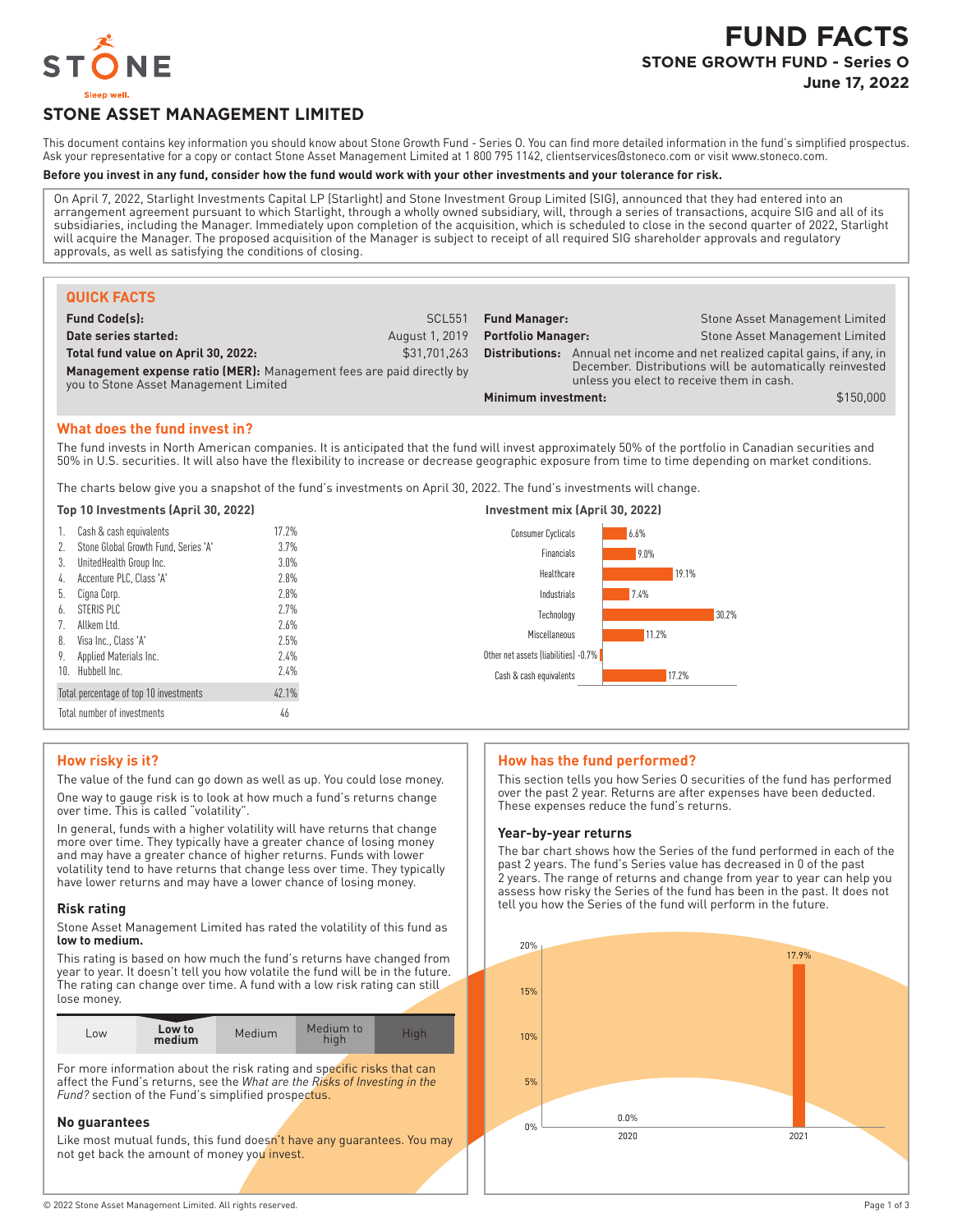

## **Best and worst 3-month returns**

This table shows the best and worst returns for Series O securities of the fund in a 3-month period over the past 2 years. The best and worst 3-month returns could be higher or lower in the future. Consider how much of a loss you could afford to take in a short period of time.

|              | Return    | $\vert$ 3 months ending | If you invested \$1,000 at the beginning of the period |
|--------------|-----------|-------------------------|--------------------------------------------------------|
| Best return  | 10.55%    | December 31, 2021       | Your investment would rise to \$1.105.50.              |
| Worst return | $-7.55\%$ | March 31, 2021          | Your investment would drop to \$924.50.                |

### **Average return**

The annual compound return of the Series of the fund was approximately 1.1% since the inception of the Series of the fund. If you had invested \$1,000 in the Series of the fund since the inception of the Series of the fund, your investment would now be worth \$1,031.86.

## **Who is this fund for?**

#### **This fund is suitable for investors:**

- Seeking capital growth
- With a mid-term to long-term investment horizon with a low to medium risk tolerance

This fund may not be suitable for investors with a short-term investment horizon.

#### **A word about tax**

In general, you'll have to pay income tax on any money you make on a fund. How much you pay depends on the tax laws where you live and whether or not you hold the fund in a registered plan such as a Registered Retirement Savings Plan or a Tax-Free Savings Account. Keep in mind that if you hold your fund in a non-registered account, fund distributions are included in your taxable income, whether you get them in cash or have them reinvested.

## **How much does it cost?**

The following tables show the fees and expenses you could pay to buy, own and sell Series O securities of the fund.

The fees and expenses – including any commissions – can vary among series of a fund and among funds. Higher commissions can influence representatives to recommend one investment over another. Ask about other funds and investments that may be suitable for you at a lower cost.

### **1. Sales charges**

Series O securities are offered to large private or institutional investors on a case-by case basis. No management, operating or performance fees are charged to the Fund for Series O securities; rather, the investor who holds Series O securities will pay management fees directly to us as set out in the Series O securities Agreement. If the market value of your investment falls below the specified minimum requirement because you redeem, we may redesignate your investment into the NL sales option of the same Fund after giving you 30 days' prior notice; redesignation will be at the Manager's discretion and the Manager reserves the right to waive the redesignation on a case-by-case basis. A redesignation will not take place if the value drops below the specified minimum investment requirement as a result of a decline in the price rather than a redemption. All terms and conditions are set out in the Series O securities Agreement.